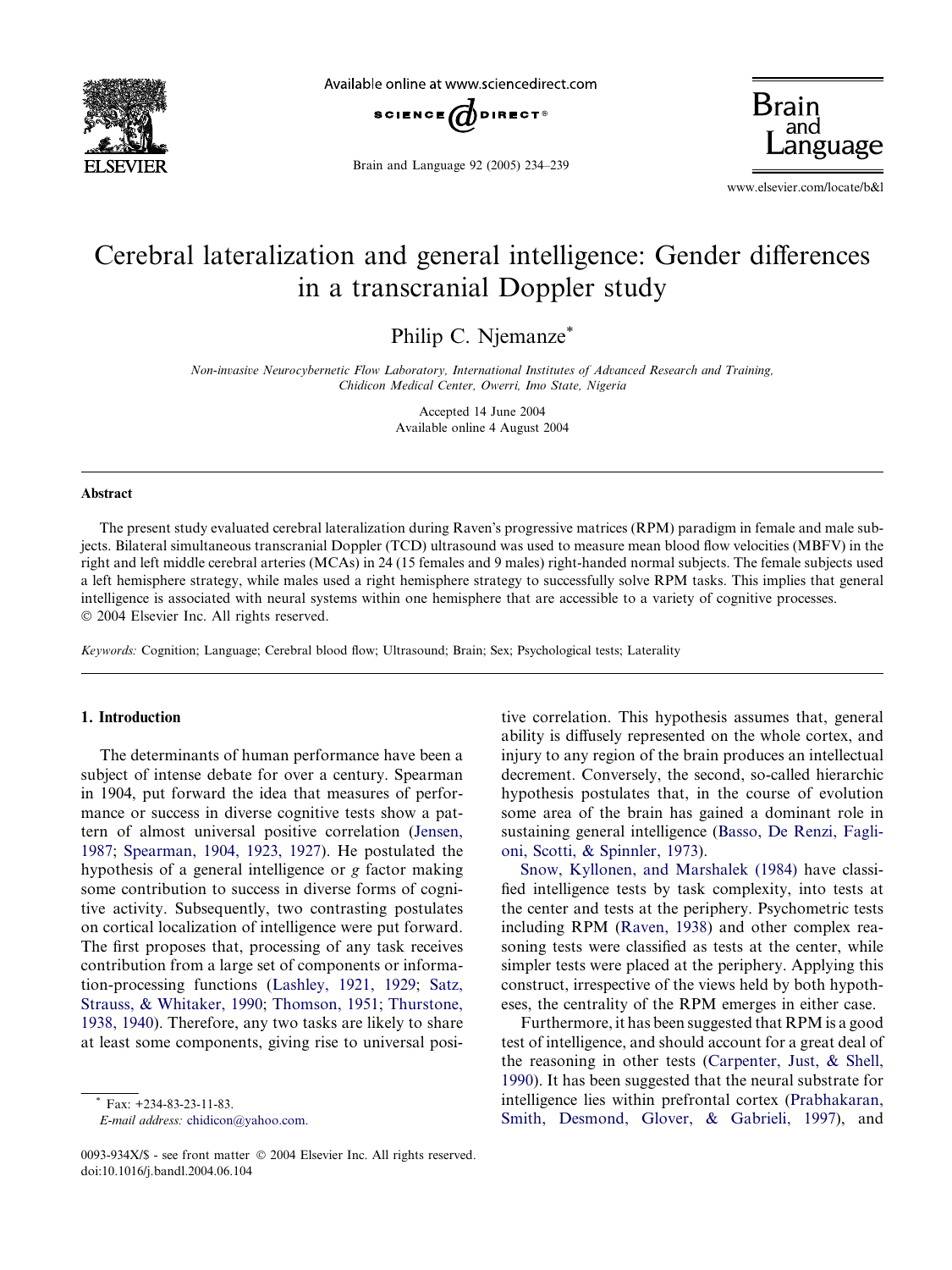post-rolandic structures ([Basso et al., 1973](#page--1-0)). Recently, positron emission tomography studies have shown selective recruitment of lateral prefrontal cortex in one or both hemispheres ([Duncan et al., 2000](#page--1-0)). Studies of cerebral lateralization of intelligence may implicate one hemisphere, or both, if general abilities were diffusely represented.

Cerebral lateralization could be studied using TCD (Bulla-Hellweg, Vollmer, Götzen, Skreczek, & Hartje, [1996](#page--1-0); [Cupini et al., 1996;](#page--1-0) [Droste, Harders, & Rastogi,](#page--1-0) [1989](#page--1-0); [Evers, Dannert, Rodding, Rotter, & Ringelstein,](#page--1-0) [1999](#page--1-0); [Hartje, Ringelstein, Kistinger, Fabianek, & Will](#page--1-0)[mes, 1994](#page--1-0); [Kelley et al., 1992;](#page--1-0) [Markus & Boland,](#page--1-0) [1992](#page--1-0); [Njemanze, 1991, 1996, 2002, 2004](#page--1-0); [Njemanze, Go](#page--1-0)[mez, & Horenstein, 1992;](#page--1-0) [Rihs, Gutbrod, Steiger, Stur](#page--1-0)[zenegger, & Mattle, 1995;](#page--1-0) [Silvestrini, Troisi, Matteis,](#page--1-0) [Razzano, & Caltagirone, 1994;](#page--1-0) [Varnadore, Roberts, &](#page--1-0) [McKinney, 1997](#page--1-0); [Vingerhoets & Stroobant, 1999](#page--1-0)). Studies with TCD have been cross-validated by functional MRI ([Schmidt et al., 1999\)](#page--1-0), and reproducibility assessed ([Knecht et al., 1998\)](#page--1-0).

The purpose of the present study is to evaluate cerebral lateralization during RPM tasks in females and males. It is postulated that general intelligence is associated with neural systems represented in one hemisphere that are accessible to a variety of cognitive processes. Consequently, unilateral representation of general intelligence will cause MBFV changes in ipsilateral MCA during performance of intelligence tasks. More specifically, the present study evaluates MBFV changes in both MCAs during performance of RPM tasks in both female and male subjects.

#### 2. Materials and methods

#### 2.1. Subjects

The studied group included 24 normal volunteers, 15 female and 9 male. Mean age was  $25.08 \pm 3.16$  years (range 21–33); females (25.47  $\pm$  3.5 years) did not differ from males  $(24.44 \pm 2.5 \text{ years})$ . All were right-handed as determined using the Edinburgh handedness inventory (mean laterality quotient was 100) ([Oldfield,](#page--1-0) [1971](#page--1-0)). Subjects had no history of neurological or cardiovascular or respiratory diseases. None was under medication, including contraceptive pills for females or recreational drugs. All refrained from ingesting caffeine at least 24 h prior to the study. The years of schooling ranged from 16 to 18. All subjects signed informed consent for the study. The Institutional Ethical Committee approved the study protocol.

#### 2.2. Normal resting baseline measurements

Baseline data acquisition were made with subject in supine horizontal position with head inclined up at  $30^\circ$ . The eyes were fixated on a cube target, projected onto a screen, placed 80 cm (from the nasal ridge) in front of the subject. The ears were partially closed with earplugs that also provided the base of the probe holder. All environmental noise including sound from the TCD instrument was excluded, and environmental luminance was kept constant for all participants. Measurements comprising a 60 s continuous train of velocity waveform envelopes were recorded with subject mute, still, and attention focused on the cube with no mental or manual task to perform.

#### 2.3. Raven's progressive matrices test

Eight successive black and white slides of RPM tasks were arranged in increasing levels of difficulty and sequentially projected on a screen. Subjects were required to determine which of the 6–8 options best completes the matrix, so that the inter-relational rules among the elements between the row and columns were met. No verbal answers were required, instead subjects were asked to indicate their choice of option by slightly raising the corresponding finger during the inter-stimulus interval. The fingers were numbered sequentially from 1 to 8, starting with the right thumb as the first option to the left middle finger as option eight. An observer recorded the option signed by the subject during the 2 s inter-stimulus interval, also used for task slide transition. All responses were transformed into Wrong or Correct ANSWER. Measurements comprising a 60s continuous train of velocity waveform envelopes were recorded during each task with subject mute, still and attention focused on the task.

### 2.4. Transcranial Doppler measurement

Transcranial Doppler scanning was performed by a method similar to that previously described elsewhere ([Njemanze, 1991, 1996, 2002\)](#page--1-0), using a bilateral simultaneous TCD instrument (Multi-Dop T, DWL, Sipplingen, Germany). MBFV in both MCAs was sampled in supine horizontal position using two 2MHz transducers, with probes fixated on both temples using a probe holder—LAM-Rack (DWL, Sipplingen, Germany). The Doppler signals and a continuous train of flow velocity envelops were obtained at a depth of 50mm from the probe surface with the same gain and power settings for each subject. MBFV was recorded and averaged in 10 s segments for each condition. Subjects were instructed to remain mute and motionless, and the probe-to-vessel angle remained constant throughout the data acquisition.

#### 2.5. Other monitoring tests

Electrocardiographic monitoring and respiratory activity were recorded during experimental runs for control of any effects. Self-perceived anxiety levels by stan-